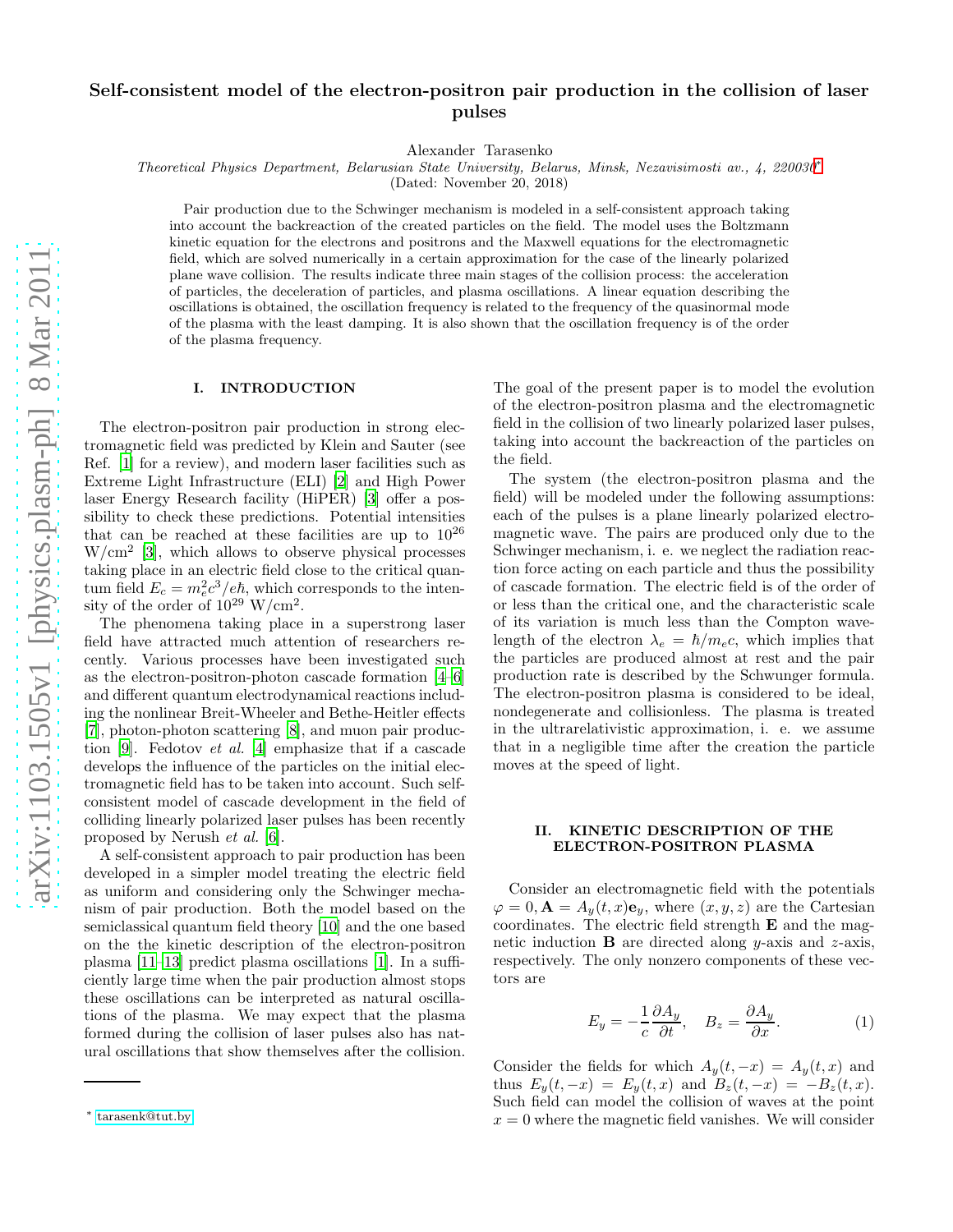the following initial field

<span id="page-1-0"></span>
$$
A_y^{(0)}(t,x) = -\sqrt{\frac{\pi}{2}} E_0 \sigma \left( \text{erf}\left(\frac{ct - x - a}{\sqrt{2}\sigma}\right) + \text{erf}\left(\frac{ct + x - a}{\sqrt{2}\sigma}\right) \right),\tag{2}
$$

where  $\operatorname{erf} x$  is the error function

$$
\operatorname{erf}(x) = \frac{2}{\sqrt{\pi}} \int_{0}^{x} e^{-t^2} dt.
$$
 (3)

Field [\(2\)](#page-1-0) is a linear combination of two gaussian wavepackets with the amplitude (the maximum value of the electric field strength)  $E_0$  and the characteristic size σ. The wavepackets are initially located at the distance 2a and collide at the moment  $t = a/c$ , the characteristic duration of the collision being  $\sigma/c$ . The maximum intensity of each wave is

<span id="page-1-7"></span>
$$
W = \frac{cE_0^2}{4\pi} = 4.65 \times 10^{29} \left(\frac{E_0}{E_c}\right)^2 \text{W/cm}^2.
$$
 (4)

In order to ensure the applicability of the Schwinger formula for pair production and the ultrarelativistic approximation we assume that the following inequalities are satisfied:

<span id="page-1-3"></span>
$$
E_0 \lesssim E_c, \quad \sigma \gg \lambda_e, \quad eE_0 \sigma \gg m_e c^2. \tag{5}
$$

Denote  $f_e(t, x, \mathbf{p})$  and  $f_p(t, x, \mathbf{p})$  the distribution functions of electrons and positrons, respectively. Since the particles are created at rest they move in the xy plane in field [\(1\)](#page-0-1). The Boltzmann kinetic equation for electrons reads

<span id="page-1-2"></span>
$$
\frac{\partial f_e}{\partial t} + v_x \frac{\partial f_e}{\partial x} - \frac{e}{c} v_y B_z \frac{\partial f_e}{\partial p_x} \n- e \left( E_y - \frac{1}{c} v_x B_z \right) \frac{\partial f_e}{\partial p_y} = S(E_y, B_z) \delta(\mathbf{p}),
$$
\n(6)

where **v** is the electron velocity,  $S(E, B)$  is the source describing the pair production due to the Schwinger mechanism  $[14]$ :

<span id="page-1-1"></span>
$$
S(E,B) = \frac{dN}{dtdV} = \theta (E^2 - B^2)S(\sqrt{E^2 - B^2}),
$$
  

$$
S(E) = \frac{m_e^4 c^5}{4\pi^3 \hbar^4} \left(\frac{E}{E_c}\right)^2 \exp\left(-\frac{\pi E_c}{E}\right),
$$
 (7)

and  $\theta(x)$  is the Heaviside theta-function. Note that in general the pair production rate depends on two field invariants:  $E^2 - B^2$  and **EB**. For field [\(1\)](#page-0-1) the second invariant is identically zero, thus the pair production is described by the same expression as the one in the electric field  $E' = \sqrt{E^2 - B^2}$ . The theta-function in expression [\(7\)](#page-1-1) prohibits pair production in a field that

becomes a purely magnetic one in a certain reference frame. The source in equation [\(6\)](#page-1-2) is proportional to the delta-function of the particle momentum which is a consequence of the assumption that the particles are produced at rest. It is valid if the characteristic energy obtained by a particle during the acceleration in the field is much greater than its initial energy, which is guaranteed by inequalities [\(5\)](#page-1-3).

The distribution function depends on five variables, which complicates the numerical solution of the kinetic equation. Therefore we replace the exact equation by an approximate one neglecting the terms proportional to  $v_x$ and  $B_z$  in equations [\(6\)](#page-1-2). This approximation can be explained in the following way: the pair production rate in a subcritical field has a sharp maximum around the maximum point of the electric field, i. e.  $x = 0$ . The magnetic field in this region is small due to the symmetry relation  $(B_z(t, -x) = -B_z(t, x))$ , and the velocity component  $v_x$  is appears only due to the magnetic field and thus is also small as compared to the component  $v_y$ . We note that these conditions do not guarantee that the particle remains in the region with weak magnetic field all the time, and the particle really leaves this region. However, we will consider only the approximate model here assuming that it correctly predicts the qualitative properties of the system (see also Discussion section). The substitution  $f_e(t, x, \mathbf{p}) = F_e(t, x, p_y) \delta(p_x) \delta(p_z)$  reduces the approximate equation to

<span id="page-1-5"></span>
$$
\frac{\partial F_e}{\partial t} - eE_y \frac{\partial F_e}{\partial p_y} = S(E_y, B_z) \delta(p_y).
$$
 (8)

There is no need in solving the kinetic equation for the positrons since  $f_p(t, x, p_x, p_y, p_z) = f_e(t, x, p_x, -p_y, p_z).$ The Maxwell equations reduce to

<span id="page-1-4"></span>
$$
\frac{\partial^2 A_y}{\partial x^2} - \frac{1}{c^2} \frac{\partial^2 A_y}{\partial t^2} = -\frac{4\pi}{c} j_y,\tag{9}
$$

where the only nonzero component of the conduction current is

<span id="page-1-6"></span>
$$
j_y(t,x) = -2ec \int_{-\infty}^{\infty} \text{sgn } p_y F_e(t,x,p_y) dp_y, \qquad (10)
$$

where  $sgn x$  is the signum function. There is no polarization current on the right side of equation [\(9\)](#page-1-4) since it is identically zero for source [\(6\)](#page-1-2) in the ultrarelativistic approximation.

We solved equation system [\(8\)](#page-1-5)-[\(10\)](#page-1-6) numerically with the following initial and boundary conditions

$$
A_y(0, x) = A_y^{(0)}(0, x), \quad \frac{\partial}{\partial t} A_y(0, x) = \frac{\partial}{\partial t} A_y^{(0)}(0, x),
$$
  
\n
$$
A_y(t, \pm X_0) = 0, \quad F_e(0, x, p_y) = 0,
$$
  
\n
$$
F_e(t, \pm X_0, p_y) = 0, \quad F_e(t, x, \pm p_{max}) = 0,
$$
\n(11)

where  $X_0$  and  $p_{max}$  are sufficiently large numbers determining the boundary of the integration domain. We fixed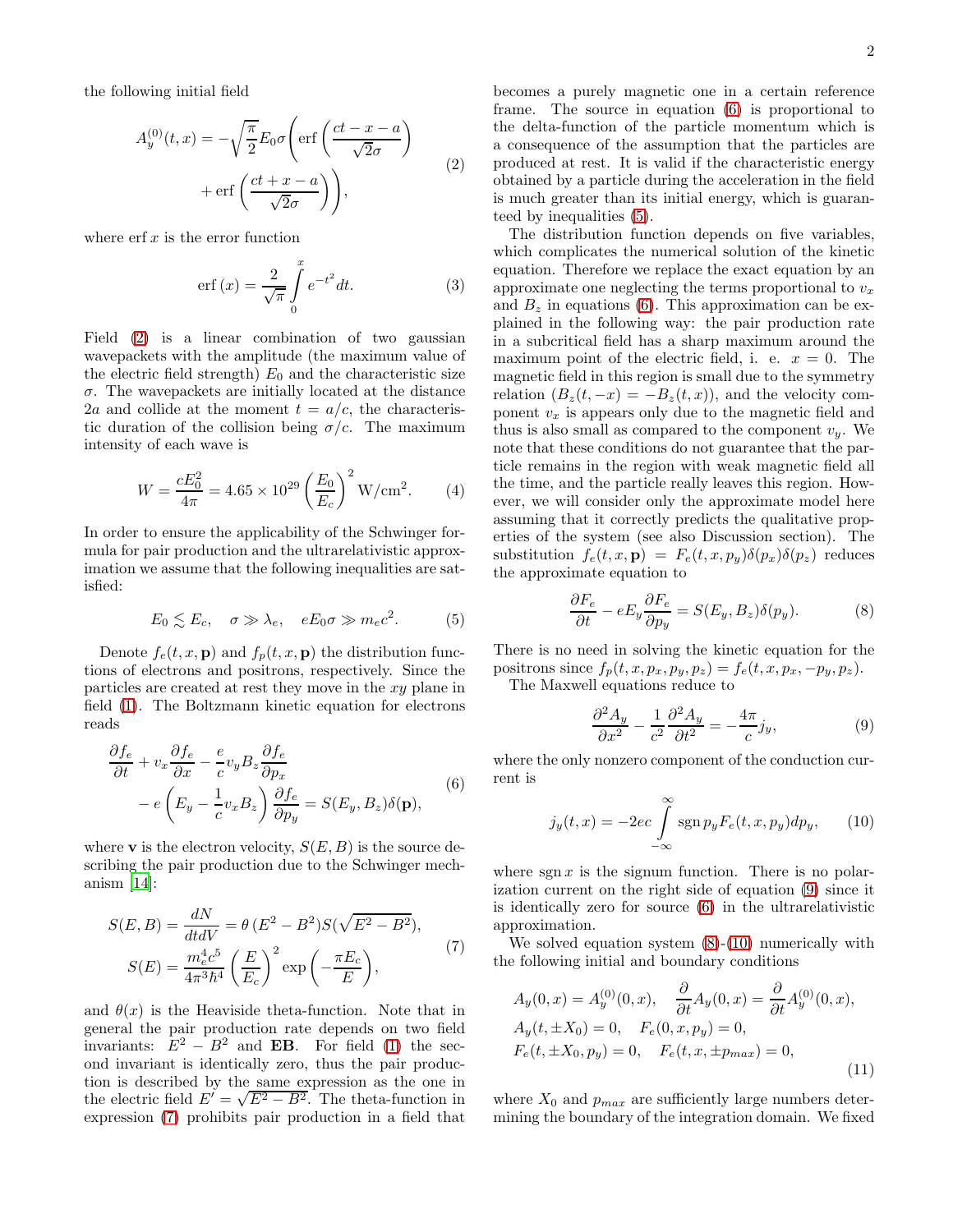the parameters  $a = 5\sigma$  and  $\sigma = 10^{-4}$  cm (which corresponds to the laser wavelength of the order of  $1\mu$ m), and varied  $E_0$  from  $0.065E_c$  to  $0.23E_c$ . A system of units with  $\sigma = c = E_c = 1$  was used in calculations, so that

$$
\lambda_e = 3.86 \times 10^{-7}
$$
,  $e = \alpha E_c \lambda_e^2 = 1.09 \times 10^{-15}$ , (12)

where  $\alpha = e^2/\hbar c$  is the fine structure constant. The corresponding intensities of the initial waves [\(4\)](#page-1-7) varied from  $1.96 \times 10^{27} \text{W/cm}^2$  to  $2.46 \times 10^{28} \text{W/cm}^2$ . The first value is approximately the pair production threshold: for  $E_0 = E_{min} = 0.0644E_c$  the pair production rate is  $S(E_{min}) = c\sigma^{-4}$ . The second value, as the numerical solution showed, corresponds to a regime when the backreaction of the particles significantly changes the initial field. Note that the adiabaticity parameter  $\eta = \sigma E_0 / \lambda_e E_c$  [\[12\]](#page-6-12) is large in the range of parameters  $E_0$  and  $\sigma$  used in calculations. The condition  $\eta \gg 1$ is necessary to use the Schwinger formula for the pair production rate.

Equation system  $(8)-(10)$  $(8)-(10)$  was solved in the region  $0 <$  $t < T_0, -X_0 < x < X_0, -p_{max} < p_y < p_{max}$ , where  $T_0 = X_0 = 15$ ,  $p_{max} = 0.5$ . The finite difference method was used, the grid having  $N_x = 251$  points in the xdirection and  $N_p = 401$  point in the  $p_y$ -direction. Due to strong dependance of the pair production rate on the field strength it was sufficient to solve equation [\(8\)](#page-1-5) in the range  $-11\Delta x \le x \le 11\Delta x$ , where  $\Delta x = 0.12$  is the grid spacing. Since the source in equation [\(8\)](#page-1-5) is singular (proportional to the delta-function) the equation was not solved directly. The solution was expressed as

$$
F_e(t, x, p_y) = \theta (-p_y) F_e^{(-)}(t, x, p_y) + \theta (p_y) F_e^{(+)}(t, x, p_y),
$$
\n(13)

and both functions  $F_e^{(\pm)}(t, x, p_y)$  were obtained by solving the corresponding homogeneous equation. Equation [\(8\)](#page-1-5) itself was used for solution joining:

$$
F_e^{(-)}(t, x, 0) - F_e^{(+)}(t, x, 0) = \frac{1}{eE_y}S(E_y, B_z).
$$
 (14)

The electric field  $E_y$  at different moments of time for a specific solution with  $E_0 = 0.15$  is shown in Fig. [1.](#page-2-0) It follows from the figure that the backreaction of the particles on the field significantly changes the latter. It is also evident that at some points the electric field has the opposite direction to the direction of the initial field [\(2\)](#page-1-0).

Equation system  $(8)-(10)$  $(8)-(10)$  is self-consistent, which leads to the conservation of the total energy  $\mathcal{E} = \mathcal{E}_f + \mathcal{E}_p$ , where

<span id="page-2-2"></span>
$$
\mathcal{E}_f = \frac{1}{8\pi} \int_{-\infty}^{\infty} (E_y^2 + B_z^2) dx \tag{15}
$$

is the field energy and

<span id="page-2-1"></span>
$$
\mathcal{E}_p = 2 \int_{-\infty}^{\infty} \int_{-\infty}^{\infty} |p_y| F_e dp_y dx \qquad (16)
$$



<span id="page-2-0"></span>FIG. 1. (color online) Electric field  $E_y(t, x)$  as a function of x for  $t = 0$  (a),  $t = 0.5T_0$  (b), and  $t = T_0$  (c) for the solution with  $E_0 = 0.15$  (black) and for initial field [\(2\)](#page-1-0) (red).

is the energy of particles, both related to a unit area in the yz plane. Fig. [2a](#page-4-0) shows the energy of particles as a function of time. It follows from the figure that at first a significant part of the total energy (about 90% for  $E_0 >$ 0.1) is transmitted to the particles. Then the electric field changes its direction and a large part of the energy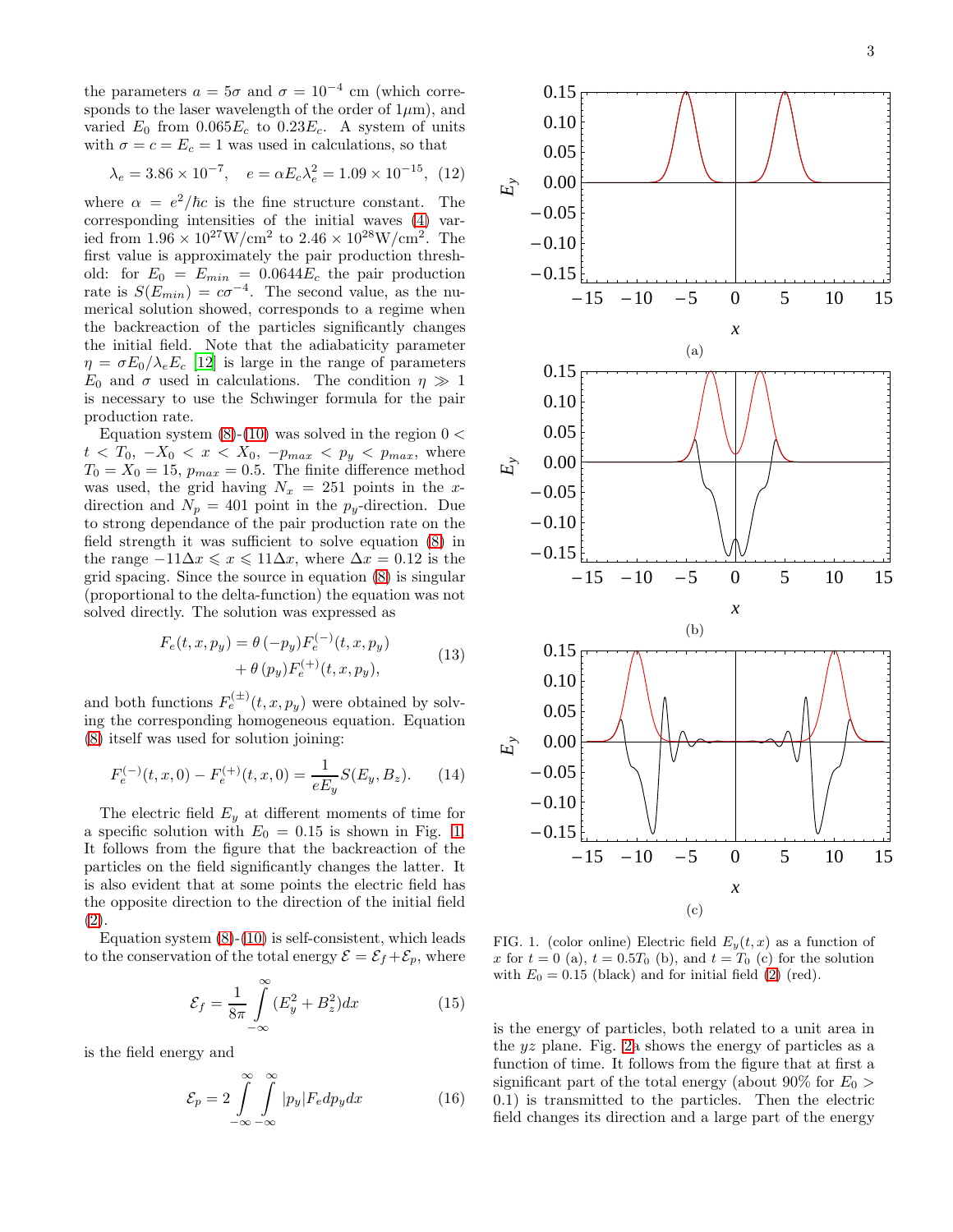of particles is returned back to the field. For  $E_0 > 0.1$ the particles possess from 10% to 40% of the total energy in the final state, the percentage increasing with  $E_0$ . The calculation shows that the total energy is conserved with the maximum deviation not exceeding 2% for all values of  $E_0$ .

The concentration of electrons (or positrons) is given by

<span id="page-3-6"></span>
$$
n_e = n_p = \int_{-\infty}^{\infty} F_e dp_y.
$$
 (17)

The numerically calculated electron concentration is presented in Fig. [2b](#page-4-0). The figure shows that the pairs are produced in a region with a characteristic size  $\sigma$  centered at the point  $x = 0$ . Note that plasma with a characteristic Lorenz factor of particles equal to  $10<sup>5</sup>$  and a concentration of the order of  $10^{25}$ cm<sup>-3</sup> can be considered as ideal and nondegenerate, which was initially assumed.

The total number of pairs per unit area can be written as

$$
N = \int_{-\infty}^{\infty} n_e dx = \int_{-\infty}^{\infty} \int_{-\infty}^{\infty} F_e dp_y dx.
$$
 (18)

The evolution of the total number of pairs is shown in Fig. [3.](#page-4-1) It follows from the figure that pairs are produced in significant quantities only at certain moments of time which, as the analysis shows, approximately coincide with the maximum points of the electric field strength  $|E_y|$  at the origin  $x = 0$ .

We also found the number and energy of pairs in a non-self-consistent model the basic equations of which consist of equation [\(8\)](#page-1-5) and [\(9\)](#page-1-4) without the source on the right side. The self-consistent model always predicts smaller values both for the number of particles and their energy, the difference in predictions increasing with  $E_0$ : for  $E_0 = 0.065$  the ratio of the numbers and energies of particles in the final state in self-consistent and non-selfconsistent models are 0.99 and 0.94, respectively, and for  $E_0 = 0.23$  these ratios are  $6.0 \times 10^{-7}$  and  $8.3 \times 10^{-8}$ .

## III. LINEARIZED MODEL

Numerical solution gives the evidence of plasma oscillations after the collision, which are present in Fig. [1c](#page-2-0). When the magnitude of the electric field is sufficiently small we expect the oscillations to be linear. In this case the quantity  $A_y(t, x_1)$  as a function of time at a fixed point  $x = x_1$  has to be of the following form:

<span id="page-3-0"></span>
$$
A_y(t, x_1) = \tilde{A}_y + A_0 e^{-\lambda(t - t_a)} \sin(\omega_0(t - t_a)), \quad (19)
$$

where the parameters  $\tilde{A}_y$ ,  $A_0$ ,  $\omega_0$ ,  $t_a$ ,  $\lambda$  do not depend on time. The potential [\(19\)](#page-3-0) possesses two properties: firstly the moments of time  $t_n$  form an arithmetical progression, where  $t_n$  are the roots of equation  $E_y(t_n, x_1) = 0$  enumerated in ascending order; secondly the quantities  $(A_y(t_{n+1}, x_1) - A_y(t_n, x_1))$  form a geometric progression. We chose  $x_1 = 0$  and found that these two properties hold for all values of  $E_0$  in the range  $0.065 \le E_0 \le 0.23$ if we omit several first moments  $t_n$  at which the oscillations are still nonlinear. The common difference and the common ratio of the progressions allow to calculate the oscillation frequency  $\omega_0$  and the parameter  $\lambda$ . Particularly, for  $E_0 = 0.15$ 

<span id="page-3-5"></span>
$$
\omega_0 = 3.49, \quad \lambda = 0.785. \tag{20}
$$

The linear regime of oscillations is described by linear equations that follow from equation system [\(8\)](#page-1-5)-[\(10\)](#page-1-6). In this regime the pair production is negligible, therefore equation [\(8\)](#page-1-5) has a solution

<span id="page-3-1"></span>
$$
F_e(t, x, p_y) = \Psi\left(x, p_y - \frac{e}{c}A_y(t, x)\right),\tag{21}
$$

where  $\Psi(x, p_y)$  is an arbitrary function. Equation [\(21\)](#page-3-1) implies that the plot of  $F_e$  versus  $p_y$  for a fixed value of x shifts along  $p_y$ -axis with time, its form remaining constant. Introduce the following notations:

$$
A_y(t, x) = \tilde{A}_y(x) + \delta A_y(t, x),
$$
  
\n
$$
\tilde{A}_y(x) = A_y(\infty, x).
$$
\n(22)

In the linear in  $\delta A_y$  approximation

<span id="page-3-2"></span>
$$
j_y(t,x) = \tilde{j}_y(x) - 4e^2 \delta A_y(t,x) \Psi \left(x, -\frac{e}{c} \tilde{A}_y(x)\right), \quad (23)
$$

where  $\tilde{j}_y(x) = j_y(\infty, x)$ . Substitution of equation [\(23\)](#page-3-2) into [\(9\)](#page-1-4) yields

<span id="page-3-3"></span>
$$
\left(\frac{\partial^2}{\partial x^2} - \frac{1}{c^2} \frac{\partial^2}{\partial t^2} - V(x)\right) \delta A_y = 0, \tag{24}
$$

<span id="page-3-4"></span>
$$
V(x) = \frac{16\pi e^2}{c} F_e(\infty, x, 0),
$$
 (25)

where relation [\(21\)](#page-3-1) and the fact that  $\delta A_y = 0$  is a solution of the linearized equation were used.

Equation [\(24\)](#page-3-3) is a wave equation with the potential  $V(x)$ . Numerical solution of equation system [\(8\)](#page-1-5)-[\(10\)](#page-1-6) together with equation [\(25\)](#page-3-4) allows to find the potential for arbitrary values of the parameters. The analysis shows that the potential is always positive, symmetric  $(V(-x) = V(x))$  and tends to zero at the infinity. For  $E_0 < E_1 \approx 0.15$  the potential has a single maximum at the point  $x = 0$ . If  $E_0 > E_1$  then the maxima of the potential are located symmetrically with respect to the origin and  $x = 0$  is the minimum point. Equation [\(24\)](#page-3-3) describes the penetration of a wave through a potential barrier. The asymptotic form of the function  $\delta A_y$  for large t can be described in terms of the quasinormal modes of oscillations [\[15\]](#page-6-13), which are analogous to the quasidiscrete states of a quantum system. For sufficiently large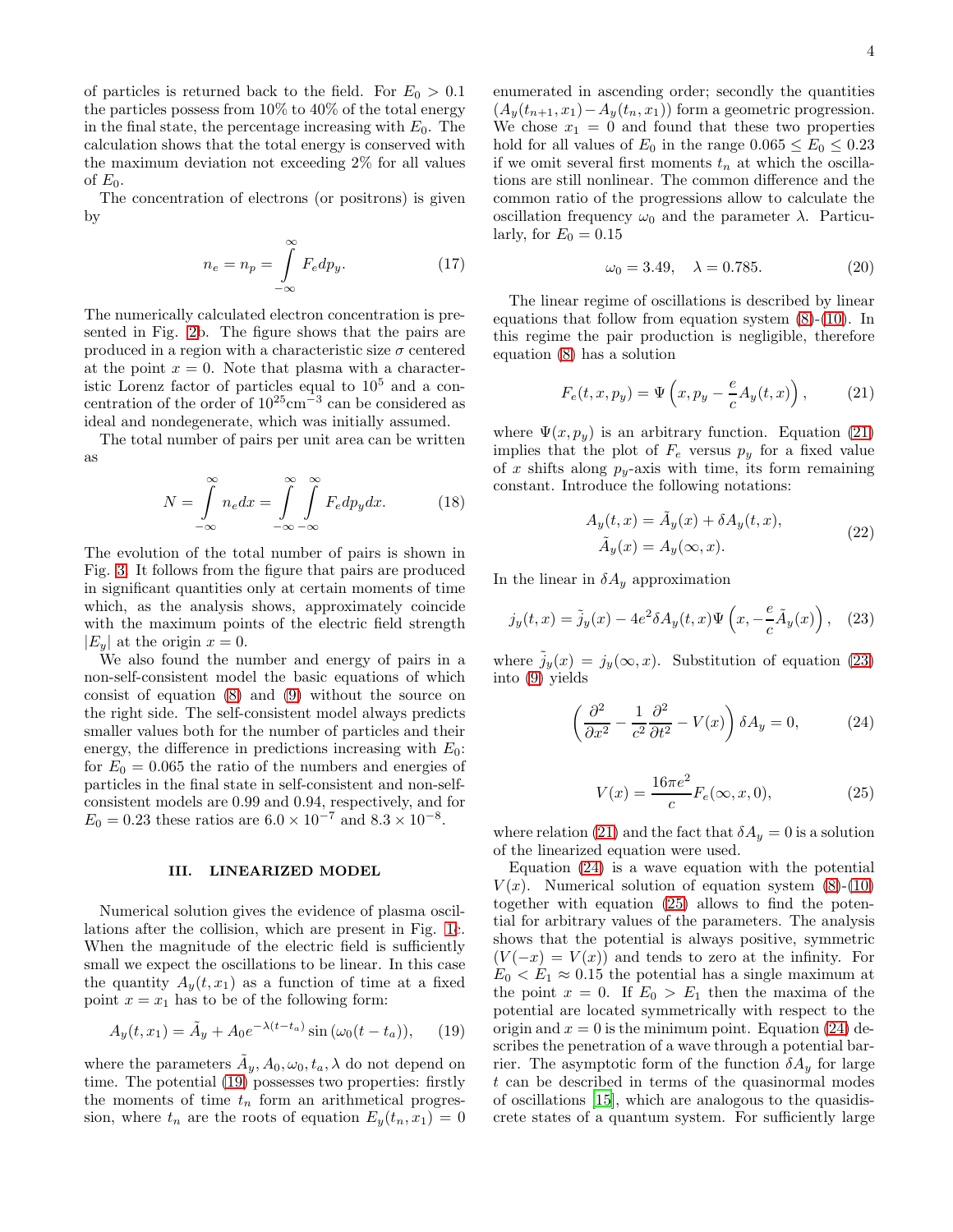

<span id="page-4-0"></span>FIG. 2. (a) Energy of particles as a function of time for the solution with  $E_0 = 0.15$  obtained from equation [\(16\)](#page-2-1) (solid line) and as  $\mathcal{E}_f(0) - \mathcal{E}_f(t)$  using equation [\(15\)](#page-2-2) (shown by points). The coincidence of both plots implies the conservation of the total energy. The latter is equal to  $\mathcal{E} = 1.24 \times 10^{21} \text{erg} \times \text{cm}^{-2}$ . (b) The concentration of electrons as a function of x for the same solution.



<span id="page-4-1"></span>FIG. 3. Number of pairs  $N$  as a function of time for the solution with  $E_0 = 0.15$ .

t the quantity  $\delta A_y$  is approximately proportional to the quasinormal mode with the least damping. The quasinormal mode is a solution of equation [\(24\)](#page-3-3) of the form  $\delta A_y = \psi(x) \exp(-i\omega t)$ , where  $\omega = \omega_0 - i\lambda$  (the parameters  $\omega_0$  and  $\lambda$  have the same meaning as in expression [\(19\)](#page-3-0)). The function  $\psi$  satisfies the following equation

<span id="page-4-2"></span>
$$
\psi''(x) + \left(\frac{\omega^2}{c^2} - V(x)\right)\psi(x) = 0,\tag{26}
$$

<span id="page-4-3"></span>where a prime denotes differentiation of a function with respect to its argument, together with the boundary conditions

$$
\psi(-X_1) = \exp\left(-i\frac{\omega}{c}X_1\right),\n\psi'(-X_1) = -i\frac{\omega}{c}\exp\left(-i\frac{\omega}{c}X_1\right),
$$
\n(27)

<span id="page-4-4"></span>
$$
\psi'(X_1) - i\frac{\omega}{c}\psi(X_1) = 0,\t(28)
$$

where  $X_1$  is sufficiently large so that the inequality  $V(\pm X_1) \ll \omega^2/c^2$  holds (for an exact quasinormal mode  $X_1 = \infty$ ). We found the quasinormal mode frequency numerically integrating equation [\(26\)](#page-4-2) with initial condi-tions [\(27\)](#page-4-3) for a fixed value of  $\omega$ , and then solving equation [\(28\)](#page-4-4) as an algebraic one. The initial condition required for the numerical solution of equation [\(28\)](#page-4-4) was  $\omega^{(0)} = c\sqrt{V_{max}}$ , where  $V_{max}$  is the maximum value of the potential (the first quasidiscrete state is located near the maximum point of the potential energy, see also [\[15\]](#page-6-13)).

The calculated parameters  $\omega_0$  and  $\lambda$  are presented in Fig. [4.](#page-5-0) The data shown in the figure were obtained similarly to the values [\(20\)](#page-3-5), i. e. by solving nonlinear equation system [\(8\)](#page-1-5)-[\(10\)](#page-1-6). The values of  $\omega_0$  and  $\lambda$  were calculated only for  $E_0 \geq 0.1$  since in the opposite case we could not observe enough oscillations. The results of the quasinormal mode calculation lead to the same values of the parameters with a maximum deviation of less than 2% both for  $\omega_0$  and  $\lambda$ . The plots (Fig. [4\)](#page-5-0) show a nontrivial dependance of the parameters on the field strength, particularly, no asymptotic behavior both for large and for small values of  $E_0$  can be revealed. The same conclusion is expected about the dependance of  $\omega_0$ and  $\lambda$  on  $\sigma$ .

The oscillation frequency  $\omega_0$  can be estimated for  $E_0 < E_1$  given the characteristic Lorenz factor  $\gamma$  and the concentration of electrons  $n_e$ . Using the characteristic value of the momentum  $m_e c \gamma$  and equation [\(17\)](#page-3-6) we obtain:  $n_e(t, x) \sim F_e(t, x, 0) m_e c \gamma$ . The approximation  $\omega_0 \approx c \sqrt{V(0)}$  (for  $E_0 < E_1$  the maximum value of the potential is  $V(0)$  and formula [\(25\)](#page-3-4) lead to the estimate

<span id="page-4-5"></span>
$$
\omega_0 \sim \sqrt{\frac{16\pi e^2 n_e}{m_e \gamma}}.\tag{29}
$$

Benedetti et al. [\[13](#page-6-10)] introduce the notion of the relativistic plasma frequency  $\omega_p$ , which is  $\sqrt{2}$  times less than the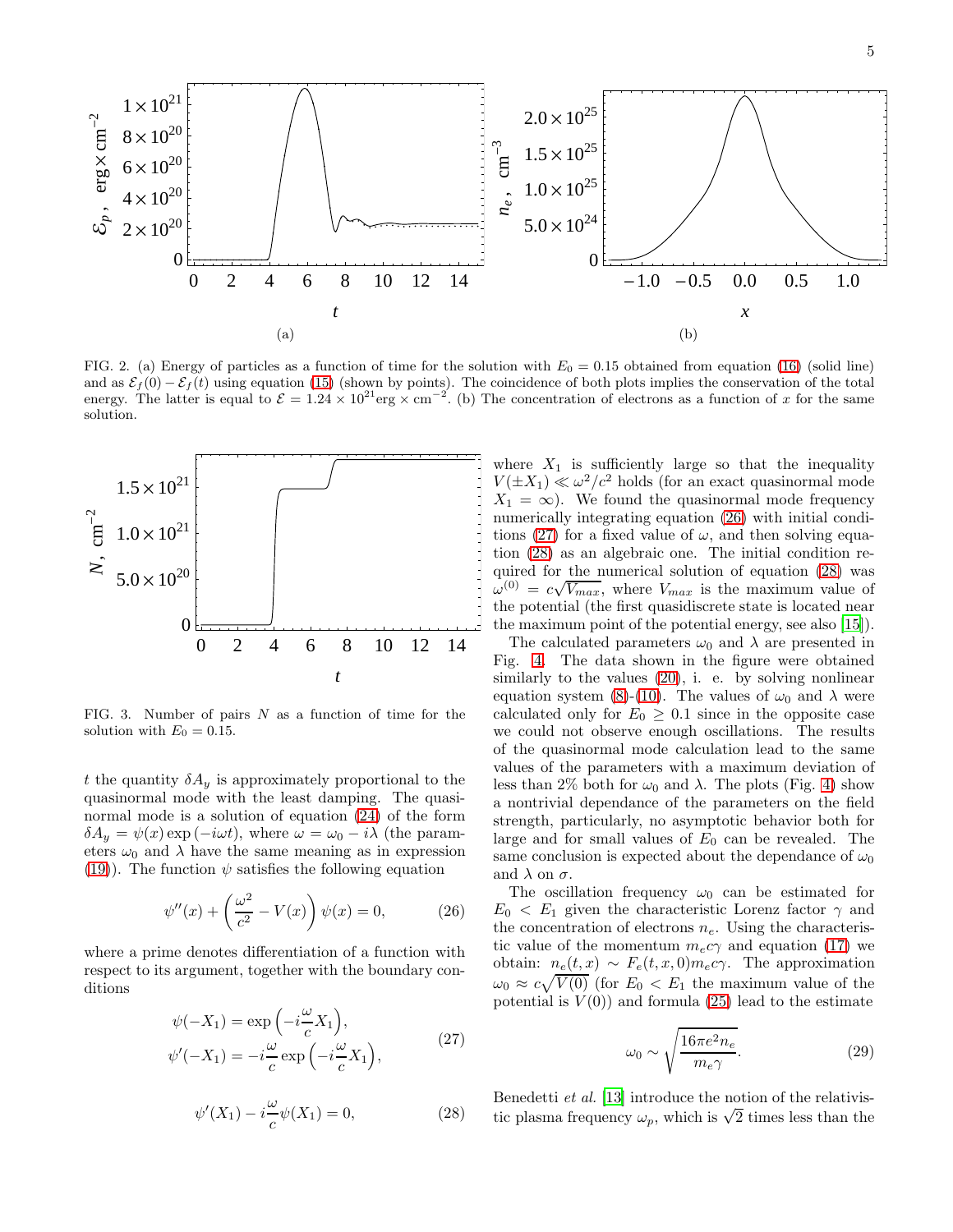

<span id="page-5-0"></span>FIG. 4. Oscillation frequency  $\omega_0$  (a) and parameter  $\lambda$  (b) as a function of  $E_0$ .

right side of equation [\(29\)](#page-4-5) (it should be noted that in [\[13\]](#page-6-10) all electrons are assumed to have the same Lorenz factor, and  $\gamma$  is understood as its value). Estimate [\(29\)](#page-4-5) shows that the oscillation frequency is of the order of the plasma frequency. The parameter  $\lambda$  is related to the quantity  $V''(0)$  [\[15](#page-6-13)] and thus is more difficult to estimate.

#### IV. DISCUSSION

The results of the modeling suggest the following scenario of the laser pulse collision. Pair production begins approximately at the moment of collision and occurs in a small region the size of which is of the order of the laser wavelength. The created particles are accelerated to ultrarelativistic energies by the electric field. The particles produce electric current which causes the electric field to change its direction, and the energy of particles is returned back to the field. This process can repeat several times. After the magnitude of the field becomes sufficiently small the particle production almost stops, the field energy remains approximately constant, and the plasma reaches the equilibrium state through oscillations.

The advantage of the considered model is that the kinetic equation for the electrons is reduced to an equation in three variables, and even this equation has to be solved in a small region close to the origin  $(|x| \leq \sigma)$ . However, this allows to obtain only qualitative but not quantitative description of the system. The direct solution of the equation of motion shows that the electron leaves the region where the magnetic field is weak in time (the escape time is of the order of  $\sigma/c$ . This leads to the expansion of the plasma cloud, which was also obtained by Nerush et al. [\[6\]](#page-6-4). Moreover, the radiation losses of a particle become important since the particles are accelerated to ultrarelativistic energies in subcritical fields (in agreement with [\[12\]](#page-6-12)). A self-consistent description of radiation requires taking into account the existence of pho-

tons and the possibility of pair production by them. The processes of radiation and pair production by a photon result in the possibility of the electron-positron-photon cascade formation. Nevertheless, we expect that these two effects do not change the general conclusions drawn above, particularly about the existence of plasma oscillations. The expansion of the plasma is expected to reduce the oscillations: the oscillation frequency has to decrease due to the decrease in particle concentration [\(29\)](#page-4-5), and the parameter  $\lambda$  has to increase since the plasma cloud loses energy not only due to the radiation but also due to the particle loss. The cascade formation is expected to increase the oscillation frequency as it increases the particle concentration (it is more difficult to draw a conclusion about the parameter  $\lambda$ : it has to decrease if the maximum of the potential  $V(0)$  becomes less sharp and thus  $V''(0)$  decreases, but it is not clear whether such effect takes place).

A model that is free of these two approximations but does not take into account the Schwinger mechanism of pair production was developed by Nerush et al. [\[6\]](#page-6-4). Paper [\[6](#page-6-4)] considers the cascade formation in the collision of linearly polarized laser pulses having finite width in  $x$ and y-directions. The model is based on the combination of the particle-in-cell (PIC) and Monte-Carlo algorithms, and is self-consistent. However, neither energy transmission from the particles to the field nor plasma oscillations were obtained as the result of modeling. We can explain it by the fact that the numerical solution was stopped when the energy of all particles was roughly 40% of the total energy. The results of the present paper suggest that the energy transmission to the field starts when the energy of particles becomes approximately 90% of the total energy, and the oscillations start even later.

Plasma oscillations were obtained in the uniform plasma model [\[12](#page-6-12), [13](#page-6-10)]. The plasma oscillations in this model in the weak field limit are interpreted as the longitudinal Langmuir waves having an infinite wavelength